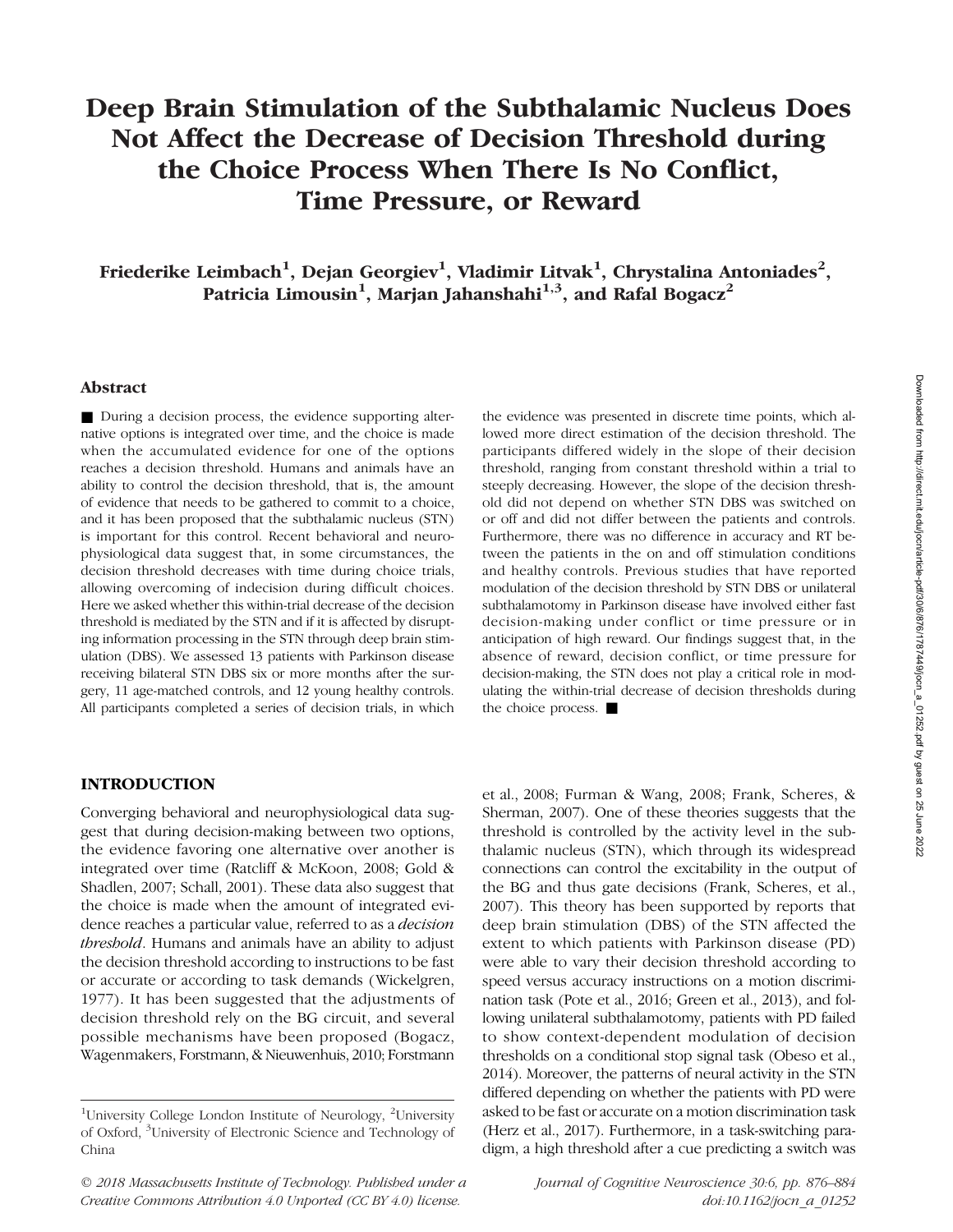associated with a higher activity in the STN (Mansfield, Karayanidis, Jamadar, Heathcote, & Forstmann, 2011). However, the theory of threshold control by the STN is not aligned with the observation that the ability to vary decision threshold was not predicted by the amount of structural connectivity between the cortex and the STN but rather between the cortex and the striatum (Forstmann et al., 2010).

Recently, it has been hotly debated whether the decision threshold remains constant or decreases within the choice process. On difficult trials on which both options receive similar amounts of evidence, such decrease would prevent excessively long deliberation (Cisek, Puskas, & El-Murr, 2009). Neural signatures of decreasing thresholds have been observed in firing rates of neurons in areas involved in the choice process. Namely, it was shown that, on average, the activity of neural populations selective for all options increases with time, suggesting that they receive increasing "urgency" inputs, which with time drive all neural populations closer to the response threshold (Churchland, Kiani, & Shadlen, 2008). However, it has proven more challenging to establish if the decrease in decision threshold can be inferred from behavioral data. On the one hand, models with decreasing thresholds described better the distribution of RTs produced by monkeys in the motion discrimination tasks (Ditterich, 2006) and by humans when responses had to be made before a deadline (Murphy, Boonstra, & Nieuwenhuis, 2016). On the other hand, comprehensive studies showed that multiple data sets from classic decision-making paradigms from humans are better explained by models with constant rather than decreasing thresholds (Voskuilen, Ratcliff, & Smith, 2016; Hawkins, Forstmann, Wagenmakers, Ratcliff, & Brown, 2015). These studies had to infer the slope of the boundary indirectly by fitting computational models to behavioral data, as in classic decision-making paradigms information is presented continuously so it is difficult to estimate what evidence the participant could have integrated at the moment of choice. To infer the decision boundary more directly, a recent study employed an expanded judgment paradigm in which information is presented in discrete steps, so that it is known what total evidence was presented on each trial before the participant made the choice (Malhotra, Leslie, Ludwig, & Bogacz, 2017). This study demonstrated that humans indeed employ decreasing decision thresholds in certain conditions.

Previous studies suggested that DBS disrupts the functions in which the STN is thought to be involved in the healthy brain, such as preventing prepotent responses when they are inappropriate (Georgiev, Dirnberger, Wilkinson, Limousin, & Jahanshahi, 2016; Wylie et al., 2010; Thobois et al., 2007; Hershey et al., 2004; Jahanshahi et al., 2000; for a review, see ( Jahanshahi, Obeso, Baunez, Alegre, & Krack, 2015). Specifically, Frank and colleagues (2007) proposed that the STN is involved in changing the height of the threshold within a trial. They studied the

effects of STN stimulation on decision-making between alternatives that were previously associated with different reward probabilities. Results suggested that STN stimulation impaired decision-making in high-conflict situations in which both of the presented options had been associated with high reward probability. This was reflected in the failure of patients with PD to slow down in highconflict trials when STN DBS was on, unlike when their DBS was off or the unoperated PD and healthy controls (Frank, Samanta, Moustafa, & Sherman, 2007). Similar findings were reported with the same task by Cavanagh et al. (2011), who additionally recorded scalp EEG and showed that STN stimulation reversed the normal increase in theta-band activity over the medial pFC, which is usually associated with raising the decision threshold for highconflict trials, thus suggesting that STN DBS interferes with the normal ability of the STN to react to decision conflict by modulating the decision threshold (Cavanagh et al., 2011). In addition, STN DBS has been reported to disrupt slowing of RTs on conflicting or difficult trials in perceptual decision-making tasks (Green et al., 2013; Coulthard et al., 2012) and to result in fast but errorful responses under speed pressure (Pote et al., 2016).

In addition to the role of the STN in increasing the threshold within a trial, it has also been suggested that the decrease in threshold during a choice trial reflects reduced inhibition from the STN (Ratcliff & Frank, 2012). Here, we asked if the STN is causally involved in reducing the decision threshold with time within a trial. To address this question, we studied the decision-making of patients with PD with DBS applied to the STN. We asked patients with PD to perform an expanded judgment task with STN DBS switched on or off and investigated whether STN DBS reduces the slope of decrease of decision threshold.

# METHODS

#### **Participants**

Thirteen patients (11 men) with a clinical diagnosis of PD based on the U.K. Brain Bank criteria were assessed (Hughes, Daniel, Kilford, & Lees, 1992). All patients had bilateral STN DBS for 6 months or longer. The mean age was 61.6 ( $SD = 10.04$ , range 42–73). To control for possible practice and age effects, 23 neurologically healthy participants with no history of psychiatric illness, head injury, or alcohol or drug abuse were recruited, of whom 11 were matched in age with the patient group (6 men) and 12 were younger (8 men). The mean age of the agematched group was  $66.0$  (SD = 12.28, range 45–82), and the mean age of the young group was  $29.3$  (SD = 4.65, range 24–35). Patients and older controls were matched in age ( $p > .05$ ). The demographic and clinical information for the samples are presented in Table 1. The stimulation parameters for each patient are presented in Table 2. All patients were assessed on medication.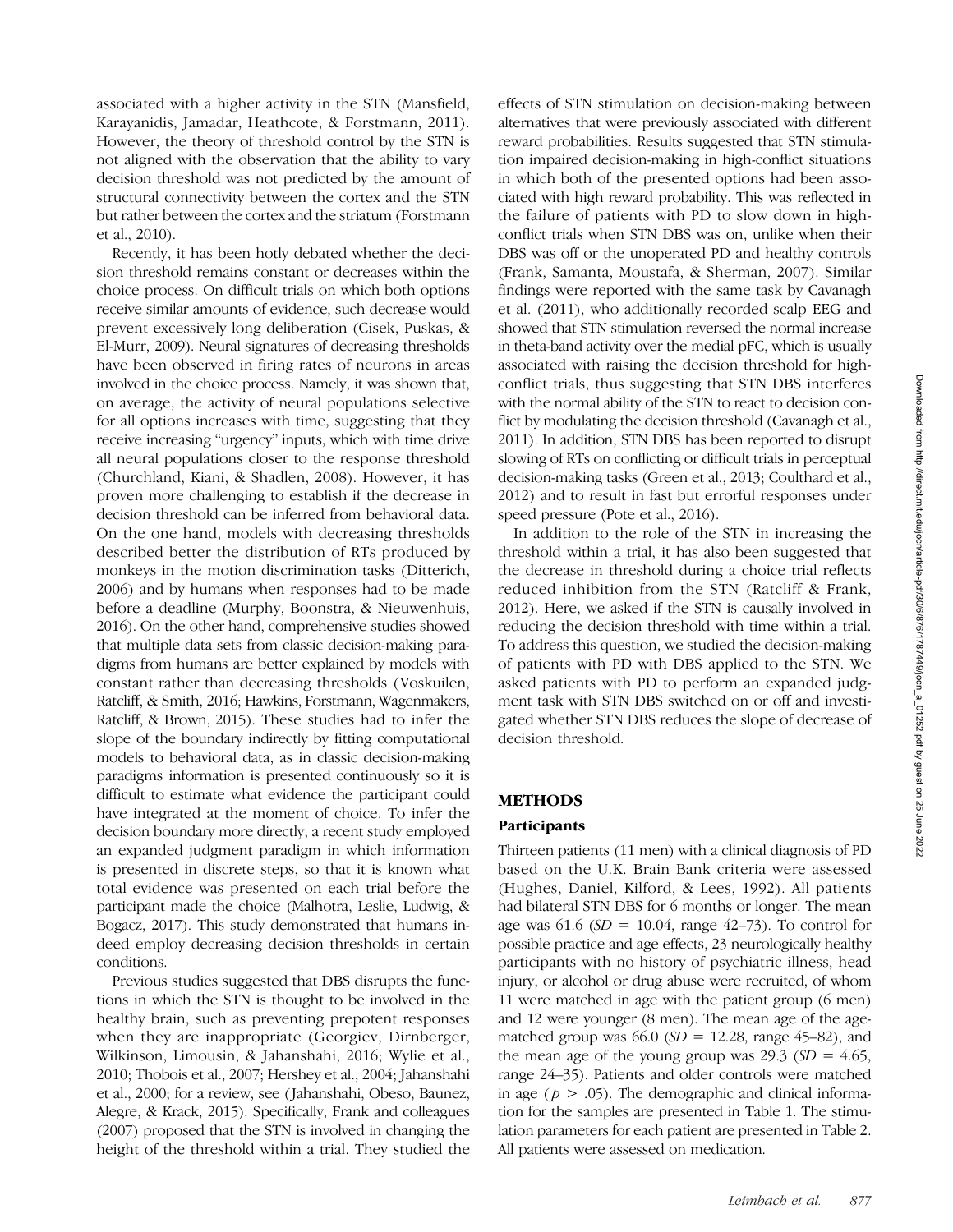Table 1. Demographic and Clinical Information for the Three Groups

| Group              | PD           | Age Matched  | Young       |  |
|--------------------|--------------|--------------|-------------|--|
| Age, years         | 61.6 (10.04) | 66.0 (12.28) | 29.3 (4.65) |  |
| Sex                |              |              |             |  |
| Male               | 11           | 6            | 8           |  |
| Female             | 2            | 5            | 4           |  |
| Years of education | 13.8(2.65)   | 16.5(2.07)   | 19.4 (2.72) |  |
| <b>MMSE</b>        | 28.7(2.02)   | 29.3(0.90)   | 29.7 (0.89) |  |
| Digit Span         | 18.2(3.74)   | 18.2(3.16)   | 20.4 (3.75) |  |
| <b>BDI</b>         | 8.8 (3.63)   | 3.7(3.07)    | 2.3(2.18)   |  |
| <b>SAS</b>         | 15.0(5.45)   | 10.5(5.28)   | 5.9(3.18)   |  |
| UPDRS motor part   |              |              |             |  |
| On                 | 18.1 (6.85)  |              |             |  |
| Off                | 37.0 (9.87)  |              |             |  |

Mean and standard deviation values (in brackets) for age, years of education, Mini Mental State Examination (MMSE), digit span, Beck Depression Inventory (BDI), Starkstein Apathy Scale (SAS), and Unified Parkinson Disease Rating Scale-Part III (UPDRS).

The Mini-Mental State Examination, the Beck Depression Inventory, and the Starkstein Apathy Scale were administered to screen for dementia, clinical depression, and apathy. None of the patients had cognitive impairment, clinical depression, or apathy.

## Task

Participants were asked to perform a computerized expanded judgment task developed in MATLAB. During each trial, participants were instructed to predict if a mouse would run left or right. Each trial included multiple presentations of stimuli of a mouse facing either to the left or to the right (Figure 1A). The participants were told that "The mouse is more likely to look in the direction it will run, but sometimes it looks in the other direction." The stimuli were selected stochastically such that the probability of mouse looking in the "correct" direction was .7. The same randomly pregenerated sequences of stimuli were used for all participants. On each trial, the stimuli were presented until a response was indicated by the participant by pressing the appropriate right or left buttons of a response box with their right or left index finger, respectively. After each response, participants were given visual feedback (correct or incorrect).

The patients performed the task in three conditions differing in the rate of presentation of the stimuli, namely the stimuli were presented every 200, 500, or 1000 msec. The fastest rate (200 msec) was the same as in a previous study of the slope of the decision threshold (Malhotra et al., 2017). In the medium and slow rate conditions, stimuli were presented in the center of the screen (Figure 1A), whereas in the fast rate condition, the mice looking left were presented on the left side of the screen, and vice versa, to make the direction easier to identify within a short period (Figure 1B).

Table 2. Stimulation Parameters for the Left and Right Electrodes Implanted in the STN for the 13 Patients with PD

|                | Left STN          |                |                   | Right STN                     |                   |                |                   |                               |
|----------------|-------------------|----------------|-------------------|-------------------------------|-------------------|----------------|-------------------|-------------------------------|
| Patient        | Active<br>Contact | Voltage<br>(V) | Frequency<br>(Hz) | Pulse<br>Width<br>$(\mu sec)$ | Active<br>Contact | Voltage<br>(V) | Frequency<br>(Hz) | Pulse<br>Width<br>$(\mu sec)$ |
| 1              | $-2, -3$          | 4.0            | 60                | 100                           | $-11$             | 3.1            | 60                | 100                           |
| $\overline{2}$ | $-0$              | 2.3            | 60                | $80\,$                        | $-8\,$            | 3.0            | 60                | 80                            |
| $\mathfrak{Z}$ | $-2$              | 2.5            | 160               | 60                            | $-9$              | 2.3            | 160               | 60                            |
| $\overline{4}$ | $-1$              | 3.4            | $80\,$            | 60                            | $-5$              | 3.3            | $80\,$            | 60                            |
| 5              | $-1$              | 1.6            | 130               | 60                            | $-9$              | $1.8\,$        | 130               | 60                            |
| 6              | $-1, -2$          | 1.1            | 160               | 60                            | $-8\,$            | 1.1            | 160               | 60                            |
| 7              | $-1$              | 2.5            | 130               | 60                            | $-9$              | 2.5            | 130               | 60                            |
| $8\,$          | $-1$              | 1.65           | 80                | 60                            | $-8\,$            | 2.2            | $80\,$            | 60                            |
| $\mathcal{G}$  | $-0$              | 2.8            | 80                | 60                            | $-10$             | 2.8            | $80\,$            | 60                            |
| 10             | $-2$              | 1.9            | 125               | 60                            | $-9$              | 1.4            | 125               | 60                            |
| 11             | $-1$              | 4.2            | 80                | 60                            | $-5$              | 3.2            | $80\,$            | 60                            |
| 12             | $-2, -3$          | 3.9            | 60                | $80\,$                        | $-5$              | 3.5            | 60                | $80\,$                        |
| 13             | $-1$              | $4.1\,$        | 125               | 60                            | $-8\,$            | 3.9            | 125               | 60                            |
| Mean           |                   | 2.77           | 102.31            | 66.15                         |                   | 2.62           | 102.31            | 66.15                         |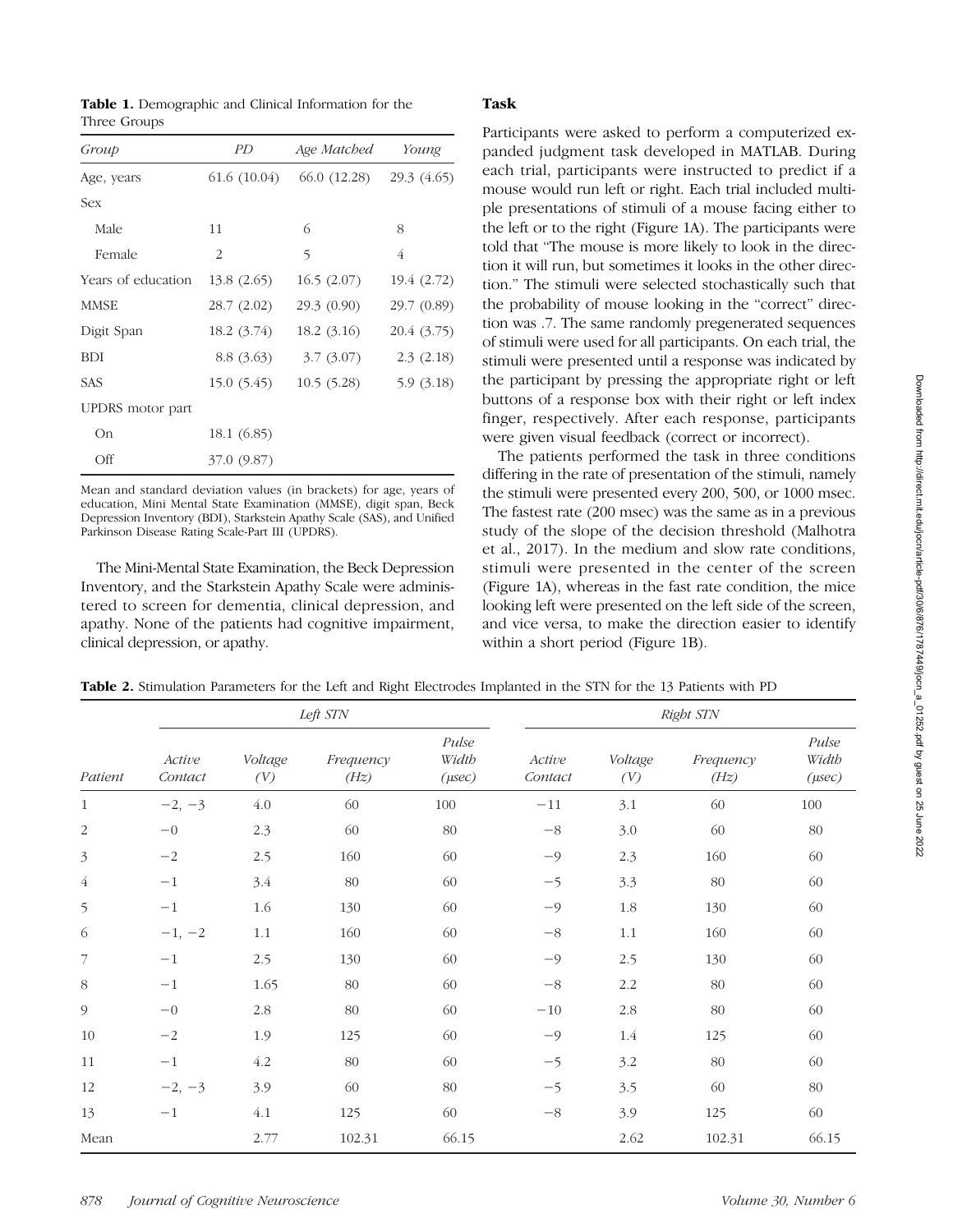Figure 1. Timeline of a single trial. (A) Slow and medium rate conditions. In the slow condition, the stimulus was presented for 200 msec followed by 800 msec of blank screen, whereas in the medium condition, the stimulus was presented for 150 msec and blank screen for 350 msec. (B) In the fast condition, the stimulus was presented for 66 msec followed by a blank screen for 134 msec.



Each condition started with practice trials. During piloting, we found that some participants had a tendency to respond after seeing only one stimulus. To illustrate the benefit of integrating evidence, in the initial 10 practice trials the participants were asked to wait for a "Go" cue on the screen before pressing a button; the different numbers of stimuli were presented on each trial. In the next 20 practice trials (and in the main experiment), the stimuli were presented sequentially until the participant pressed a response button. Subsequently, participants completed two experimental blocks of 50 trials, separated by a break. At the end of each block, they were provided with the percentage of correct responses.

# Design

Patients completed the task with three different rates (200, 500, and 1000 msec) on three separate days. On each day, they were assessed with their stimulators being switched on and with stimulators switched off. The order of the stimulation condition was counterbalanced across patients. The healthy control participants completed the task only with the medium speed rate (500 msec), as we did not expect the rate of stimulus presentation to affect patients and controls in different ways. Control participants were also tested twice to ensure they performed the same number of trials in the medium speed condition as the patients, to control for practice effects.

# Exclusion Criteria

As the task was relatively easy, participants typically obtained high accuracy (Figure 2A), but a few patients, on some of the study days, performed at chance level. We excluded data from conditions in which the subjective accuracy (defined as the fraction of trials on which response agreed with the majority of stimuli presented on a trial) did not significantly differ from that expected by chance (i.e., when it was below 59.8% corresponding to a nonsignificant  $Z$  test). This resulted in excluding some of the data from three patients: Patient 1, both DBS conditions with 200-msec rate and both DBS conditions with 1000-msec rate; Patient 4, both DBS conditions with 200-msec rate and both DBS conditions with 1000-msec rate; and Patient 11, both DBS conditions with 200 msec.

# Data Analysis

For each participant and condition, we estimated the slope of decrease of decision threshold using the method developed and tested in a previous study (Malhotra et al., 2017). This method assumes that a state of a decisionmaker after seeing ith stimulus during the choice process is described by the integrated evidence for the chosen option  $x_i$  and time step  $t_i$ . For example, consider a trial in which a participant observes sequence: left, right, left, left, and then chooses the left response. The integrated evidence increases by 1 each time a stimulus corresponding to the chosen option is presented and decreases by 1 otherwise, resulting in the following sequence:  $(t_0 = 0,$  $x_0 = 0$ ,  $(t_0 = 1, x_0 = 1)$ ,  $(t_0 = 2, x_0 = 0)$ ,  $(t_0 = 3, x_0 = 1)$ ,  $(t_0 = 4, x_0 = 2)$ . We looked for a line in the  $(t, x)$ space, such that the states were typically below it before making the decision and above it after the last stimulus. Denoting making a choice by 1 and waiting by 0, we can define a sequence of actions  $a_i$ , which for our sample trial would be  $a_0 = 0$ ,  $a_1 = 0$ ,  $a_2 = 0$ ,  $a_3 = 0$ ,  $a_4 = 1$ .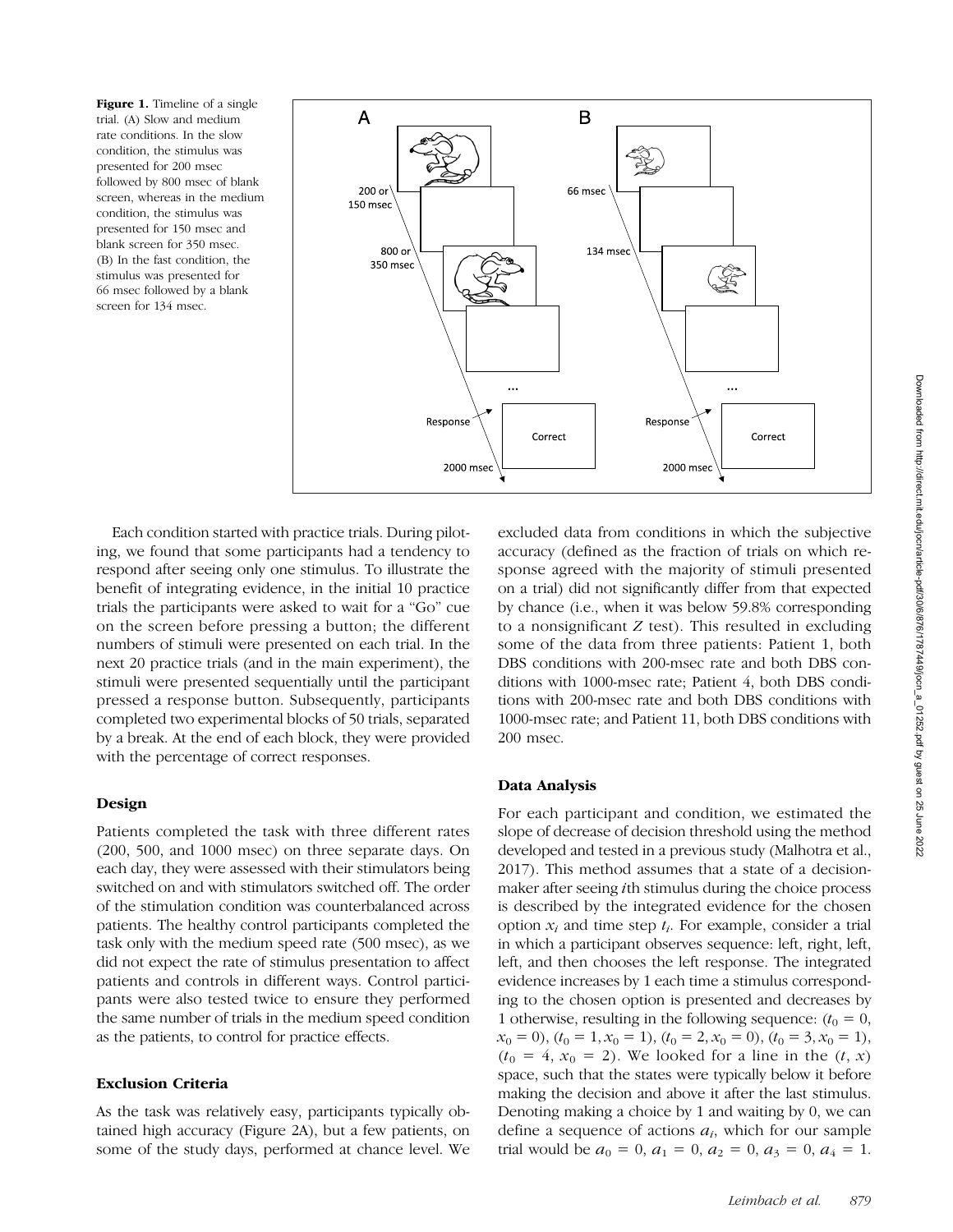The probability of an action can be related to the predictor variables using the following logistic regression model,

$$
\log \frac{P(a_i = 1)}{P(a_i = 0)} = \beta_0 + \beta_t t_i + \beta_x x_i
$$

In the above equation,  $β_t$  and  $β_x$  are the regression coefficients for time and evidence, respectively, and  $\beta_0$  is the intercept. Given the triplet  $(x_i, t_i, a_i)$  for each stimulus in each trial, we estimated for each participant and condition the  $\beta_t$ ,  $\beta_x$ , and  $\beta_0$  that maximized the likelihood of the observed triplets. Next, the slope of the decrease of decision threshold was taken as  $arctan(\beta_t/\beta_x)$ . This slope is equal to 0 if the threshold is constant within a trial and takes positive values if the threshold decreases.

We assessed how the accuracy, RT, and slope of the threshold depended on experimental group and condition. For each of these measures, for the patients we tested how it depended on presentation rate and STN stimulation condition and performed repeated-measures ANOVA with two factors: Rate (200, 500, 1000 msec) and DBS (on vs off ). In addition, to compare performance in the medium rate condition between the groups, an ANOVA was performed with one factor: Group (patients with DBS on, patients with DBS off, age-matched controls, young controls).

# **RESULTS**

## Behavior

Patients had significantly reduced motor symptoms, as measured by the Unified Parkinson Disease Rating Scale-Part III, when the DBS was on in comparison to the condition when it was off (Table 1;  $p < .001$ ,  $t = 7.96$ ,



Figure 2. Comparison of behavior across experimental groups and conditions. Different colors correspond to different rate conditions (see key). (A) Objective accuracy defined as the fraction of trials on which "Correct" feedback was given. (B) Mean RT. (C) Slope of decision threshold. In A–C, the error bars show the SEM. (D) Distribution of slopes across patients. Each circle corresponds to data from a particular patient in a particular rate condition, and its coordinates are the estimated slopes off and on STN DBS. The dashed line shows the identity line, so that the points below it have a higher slope off STN DBS, whereas points above it have a higher slope on STN DBS. Matched = age-matched healthy controls; Young = young healthy controls.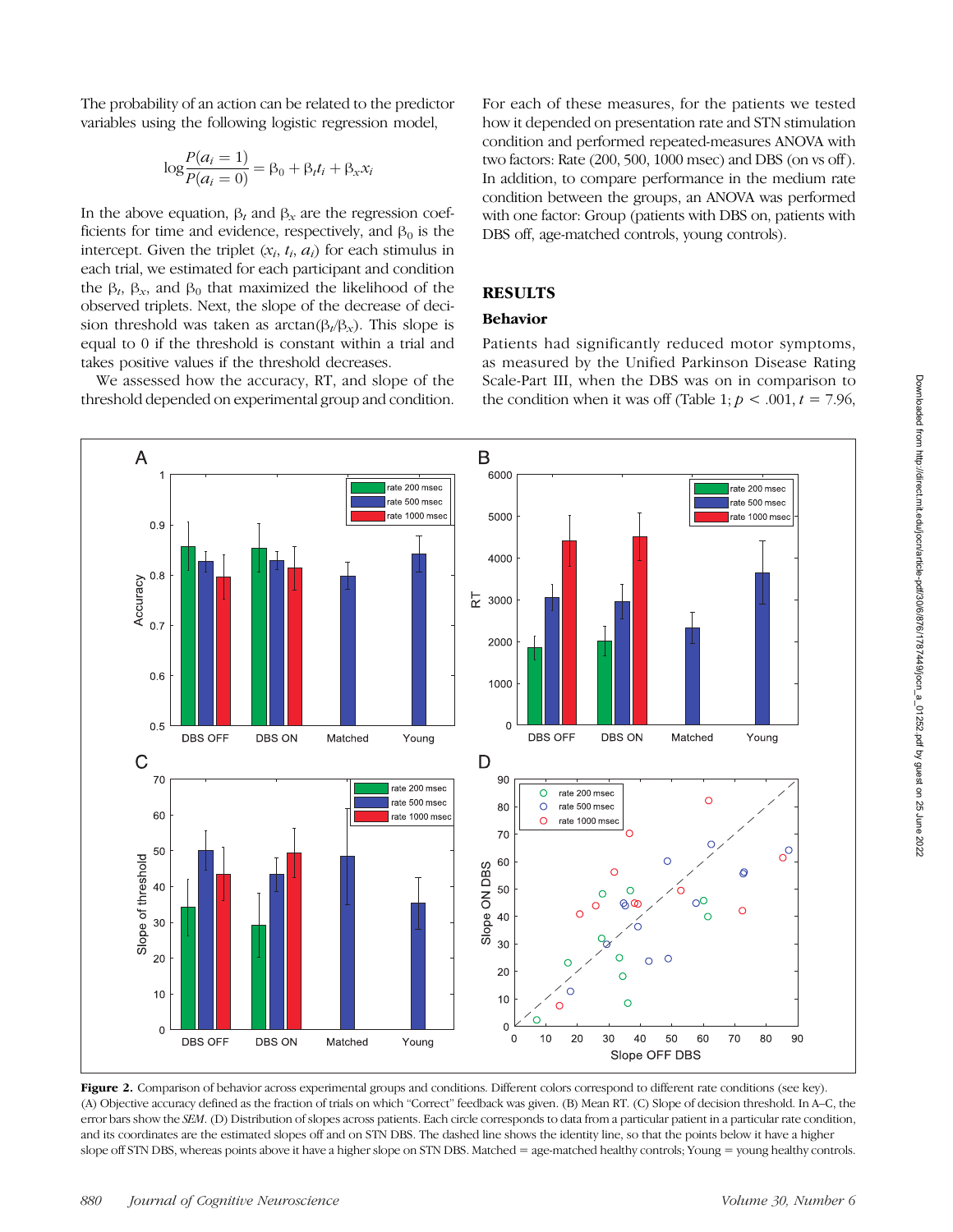$df = 12$ ). Some patients received DBS with frequencies above 100 Hz whereas others received DBS with lower frequencies (Table 2), but these two groups did not significantly differ in any behavioral measure reported below, and thus, the analyses of pooled data from both groups are presented.

Figure 2 (A and B) shows the accuracy and RTs of different groups in different conditions of the experimental task. In the medium rate condition, the patients with DBS on or off, elderly and young healthy control groups did not differ significantly in the accuracy ( $p =$ .70,  $F = 0.48$ ,  $df = 3$ ) or RT ( $p = .34$ ,  $F = 1.15$ ,  $df =$ 3). The accuracy of the patients did not significantly differ with rate ( $p = .20$ ,  $F = 1.66$ ,  $df = 2$ ) or with the stimulation being on or off ( $p = .74$ ,  $F = 0.11$ ,  $df = 1$ ), and there was no interaction ( $p = .88, F = 0.12, df = 2$ ). The RT of the patients depended on the rate of the presentation of the stimuli ( $p < .0001$ ,  $F = 39.68$ ,  $df = 2$ ). Thus, the patients responded faster if the stimuli were presented at a faster rate. Nevertheless, the patients did not maintain across rates the average number of stimuli they were viewing before making a choice. For example, the interval between the onset of stimuli is twice as long in the slow (1000 msec) than in the medium condition (500 msec), but the RT in the slow condition is far from being twice as long as in the medium condition. Thus, the patients on average were viewing fewer stimuli before making a choice in the slower condition. However, the RT did not change with the stimulation ( $p = .80, F =$ 0.06,  $df = 1$ ), and there was no interaction ( $p = .87, F =$  $0.13, df = 2$ ).

#### Slopes of the Decision Threshold

Patients showed a great diversity of slopes of decision threshold as illustrated in Figure 3, which shows at what combinations of time and evidence the choices were made. The patient in Figure 3A tended to respond when the cumulated evidence was in a particular range (around three to seven in the DBS off condition and around two to five in the DBS on condition) irrespective of the time from trial onset. The behavior of this patient is best described by a relatively flat decision threshold (slopes  $7^\circ$ and 2° in the DBS off and on conditions, respectively). By contrast, the patient shown in Figure 3B responded at lower evidence levels as time progressed, and the behavior is best described by decreasing boundaries (slopes 39° and 45° in the off and on conditions). On the other hand, the patient shown in Figure 3C tended to respond after seeing a particular number of stimuli irrespective of the integrated evidence (around two to three stimuli in the DBS off condition and three to four stimuli in the DBS on condition), and this behavior is described by steeply decreasing thresholds (slopes 85° and 61° in the off and on conditions). Although the moment of the response is mostly determined by the number of stimuli seen by this patient, the actual response (left or right) is

influenced by the stimuli seen, which allows the patient to achieve an accuracy above chance.

Figure 2D shows the distribution of the slopes of decision threshold across patients. The behavior illustrated in Figure 3A and C corresponds to the lowest and one of the highest slopes, and it can be seen in Figure 2D that most patients had estimated slopes between these extremes. Similar slopes were produced by healthy control participants, and Figure 2C compares the mean slopes across the groups and conditions. In the medium rate condition, the groups did not differ significantly in the slope ( $p = .57$ ,  $F = 0.68$ ,  $df = 3$ ). The slope of the patients' thresholds differed between the rate conditions  $(p = .015, F = 4.58, df = 2)$ , and it can be noticed in Figure 2D that the points corresponding to the fast rate condition (green circles) tend to have lower slopes of the threshold. There is no systematic difference in the slopes between 500- and 1000-msec rate conditions (Figure 2C) despite the difference in the number of stimuli viewed (Figure 2B), but note that the number of stimuli viewed is not only determined by the slope of the threshold but also by its intercept.

The slope of the threshold did not depend significantly on the DBS condition ( $p = .58$ ,  $F = 0.32$ ,  $df = 1$ ), and there was no interaction ( $p = .27$ ,  $F = 1.35$ ,  $df = 2$ ). Figure 2D does not show any obvious tendency for the points to lie on either side of the identity line. To quantify this further, we compared the coordinates of points in Figure 2D, with a paired Bayesian  $t$  test, using statistical software JASP 0.8.5.1. The Bayes factor, that is, the ratio of the probability of the null hypothesis (no difference between slopes) over the alternative hypothesis was 4.26. The patients produced similar slopes in the two DBS conditions, and there was a significant correlation between the slopes produced off and on DBS across patients and conditions ( $r = .78$ ,  $p < .0001$ ).

### DISCUSSION

In this study, the estimated slopes of the decision threshold differed significantly as a function of the rate of presentation of the stimuli, with faster rates associated with lower slopes of decision threshold, suggesting that patients adjusted the slope of decision threshold within a trial according to task demands, but the slope was not affected by STN DBS. Decreasing decision thresholds were recently also observed in a task employing a similar expanded judgment paradigm (Malhotra et al., 2017). A steeper decrease of the threshold in a slower rate condition may be connected with a higher mental cost of maintaining the information between the stimuli, which has been proposed to affect the slope of decision boundaries (Drugowitsch, Moreno-Bote, Churchland, Shadlen, & Pouget, 2012).

The lack of the effect of STN DBS on changing the slope of decision threshold within a trial might be related to the differences in the tasks. First, this study did not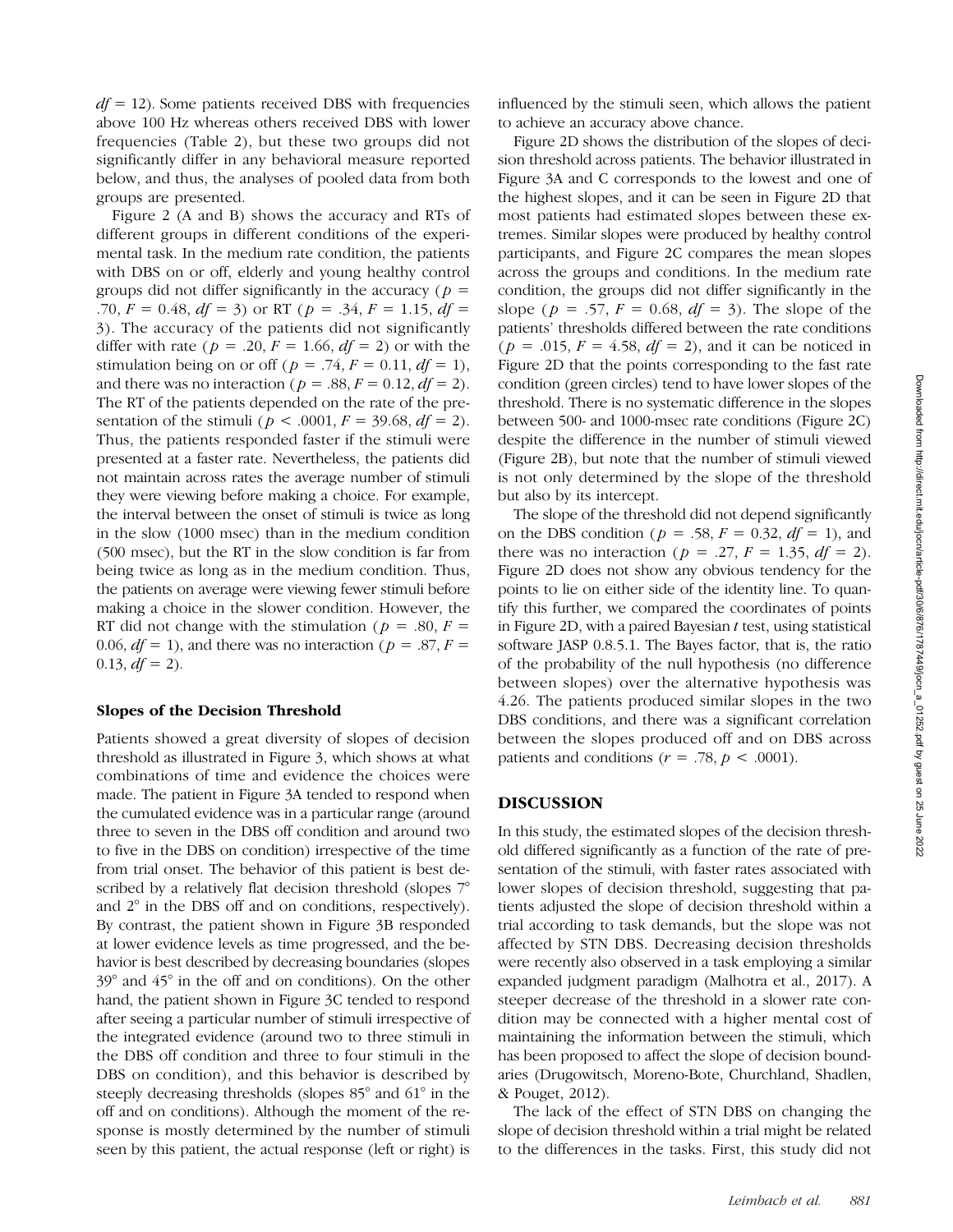Figure 3. Examples of distributions of combinations of time and evidence at which choices were made. Different panels correspond to different patients. Data in A come from the fast rate condition, whereas data in B and C come from the slow rate condition. Displays in the left column show data from an STN DBS off condition, whereas displays in the right column correspond to STN DBS on condition. In each display, the darkness of a square indicates the number of trials at which the choice was made after seeing a particular number of stimuli (x axis) and particular accumulated evidence  $(y \text{ axis})$ . The color scale is normalized such that black corresponds to the maximum of a histogram. The coordinates of red circles indicate the mean number of stimuli and evidence, whereas the whiskers indicate standard deviations.



explicitly introduce any conflict between responses. Unlike the study of Frank and colleagues (2007), where some trials involved the choice between two options previously associated with a high probability of reward, in our study each stimulus provided evidence for one option or another but never for both options. Second, the presented experiment employed an expanded judgment paradigm in which responses were much slower than in previous studies. It is possible that in such slow tasks the behavior is more affected by a process of forcing decisions to move on to the next trial (Drugowitsch et al., 2012) than by a process of slowing down responses in high-conflict situations (Frank, Samanta, et al., 2007). This dominant effect of this forcing process is manifested by extremely steep decision thresholds employed by some participants (Figure 3C). It is possible that the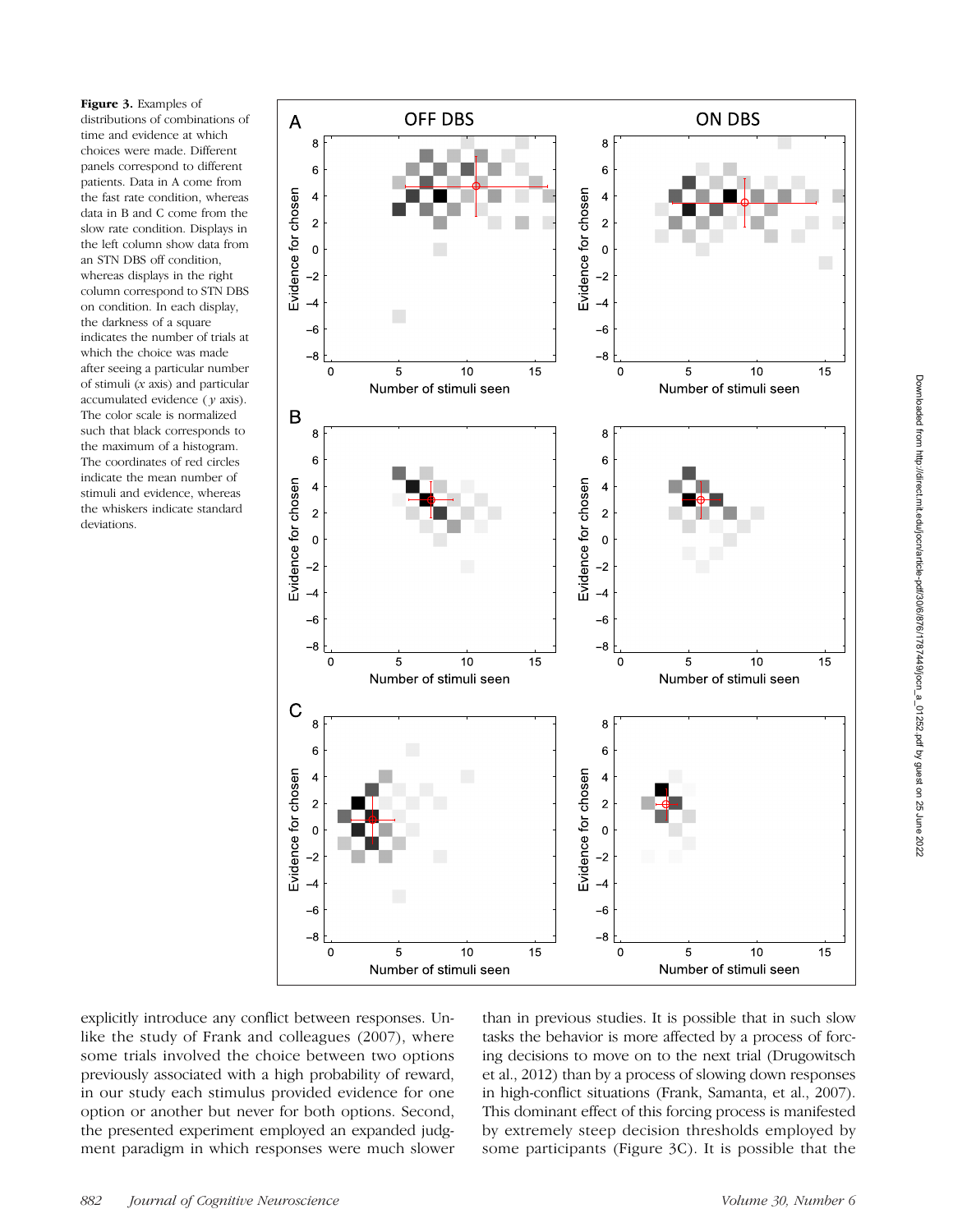processes of slowing down and speeding up the decision may have different neural bases, as patterns of activity in distinct frequencies have been observed in the STN when patients were asked to be accurate and fast (Herz et al., 2017). Furthermore, STN DBS induced impulsive action reflected as fast and errorful responding and lowering of the decision threshold on the moving dots task was only observed under speed instructions when patients with PD were acting under time pressure (Pote et al., 2016). This is consistent with the proposal that the BG invigorate the decision-making process by providing an urgency signal (Thura & Cisek, 2017). Third, it is possible that, in our expanded judgment task, some participants used explicit strategies, which contributed to the diversity of slopes of decision threshold. This diversity might have masked the effects of DBS. Finally, in the study by Frank and colleagues (2007), decisions were based on previously learned stimulus–action–reward associations, and STN stimulation only produced impulsive behaviors when decision-making in win–win situations. Our study did not involve reward-based decisions, and the function of the STN may be more related to decisions that lead to positive outcomes.

The lack of the effect of DBS may also be connected with the differences in methodology. In the study by Frank and colleagues (2007), the patients were tested on relatively low doses of medication that might have magnified the effects of DBS, whereas in our study, the patients had normal doses of their medications. Furthermore, in previous research patients with STN DBS were tested in two different sessions on different days with their stimulation on or off. The patients were less likely to become fatigued during the sessions. In this investigation, patients were tested on and off stimulation during one session with potential fatigue or "carryover" effects, despite the counterbalancing of the order. Given many differences in tasks and methodology between our and previous studies, a very interesting direction of future work would be to systematically perform a series of experiments, including a repetition of a previous study that showed an effect of DBS, and several conditions each differing in just a single aspect from the repetition. It would allow to identify which features are critical for the effect of DBS on decision-making to be present.

Previous research looking at the acute effects of STN stimulation on decision-making reached contradicting conclusions. Although some authors found deficits with STN stimulation on (Pote et al., 2016; Florin et al., 2013; Green et al., 2013; Coulthard et al., 2012; Cavanagh et al., 2011; Oyama et al., 2011; Rogers et al., 2011; Frank, Samanta, et al., 2007), others reported that decisionmaking remained stable or even improved with STN stimulation on relative to when the DBS was off (Brandt et al., 2015; Fumagalli et al., 2015; Boller et al., 2014; Torta et al., 2012; van Wouwe et al., 2011). To assess risk-taking and delay aversion, Torta and colleagues (2012) administered the Cambridge Gambling Task and the Quick Delay

Questionnaire to assess how STN stimulation affected willingness of patients with PD to respond later to receive bigger rewards. The results suggested that the patients' response delays did not change with STN stimulation (Torta et al., 2012). These findings match our results, considering that we did not find any changes in RT slowing between patients in the on and off stimulation conditions.

In conclusion, our data suggest that stimulation of the STN does not impair the patients' ability to reduce their decision threshold with time within a trial in a relatively slow expanded judgment paradigm. This is in contrast to previous studies suggesting a significant effect of STN DBS on the ability to adjust the decision threshold between trials and on adjusting threshold within a trial in more rapid tasks performed under speed pressure or associated with reward or conflict. Thus, our data raise the possibility that the proposed role of the STN in adjusting thresholds within a trial is specific to rapid decision-making where it is important to slow down the process when conflicting information is present or high reward is at stake.

#### Acknowledgments

This research was supported by MRC grant MC\_UU\_12024/5. The Wellcome Centre for Human Neuroimaging was supported by core funding from the Wellcome Trust (203147/Z/16/Z). The authors thank Ewa Bogacz for drawing the stimuli.

Reprint requests should be sent to Rafal Bogacz, MRC Brain Networks Dynamics Unit, Nuffield Department of Clinical Neuroscience, University of Oxford, John Radcliffe Hospital, Oxford, OX3 9DU, United Kingdom, or via e-mail: rafal.bogacz@ndcn. ox.ac.uk.

#### REFERENCES

- Bogacz, R., Wagenmakers, E. J., Forstmann, B. U., & Nieuwenhuis, S. (2010). The neural basis of the speed-accuracy tradeoff. Trends in Neurosciences, 33, 10–16.
- Boller, J. K., Barbe, M. T., Pauls, K. A. M., Reck, C., Brand, M., Maier, F., et al. (2014). Decision-making under risk is improved by both dopaminergic medication and subthalamic stimulation in Parkinson's disease. Experimental Neurology, 254, 70–77.
- Brandt, J., Rogerson, M., Al-Joudi, H., Reckess, G., Shpritz, B., Umeh, C. C., et al. (2015). Betting on DBS: Effects of subthalamic nucleus deep brain stimulation on risk taking and decision making in patients with Parkinson's disease. Neuropsychology, 29, 622–631.
- Cavanagh, J. F., Wiecki, T. V., Cohen, M. X., Figueroa, C. M., Samanta, J., Sherman, S. J., et al. (2011). Subthalamic nucleus stimulation reverses mediofrontal influence over decision threshold. Nature Neuroscience, 14, 1462–1467.
- Churchland, A. K., Kiani, R., & Shadlen, M. N. (2008). Decisionmaking with multiple alternatives. Nature Neuroscience, 11, 693–702.
- Cisek, P., Puskas, G. A., & El-Murr, S. (2009). Decisions in changing conditions: The urgency-gating model. Journal of Neuroscience, 29, 11560–11571.
- Coulthard, E. J., Bogacz, R., Javed, S., Mooney, L. K., Murphy, G., Keeley, S., et al. (2012). Distinct roles of dopamine and